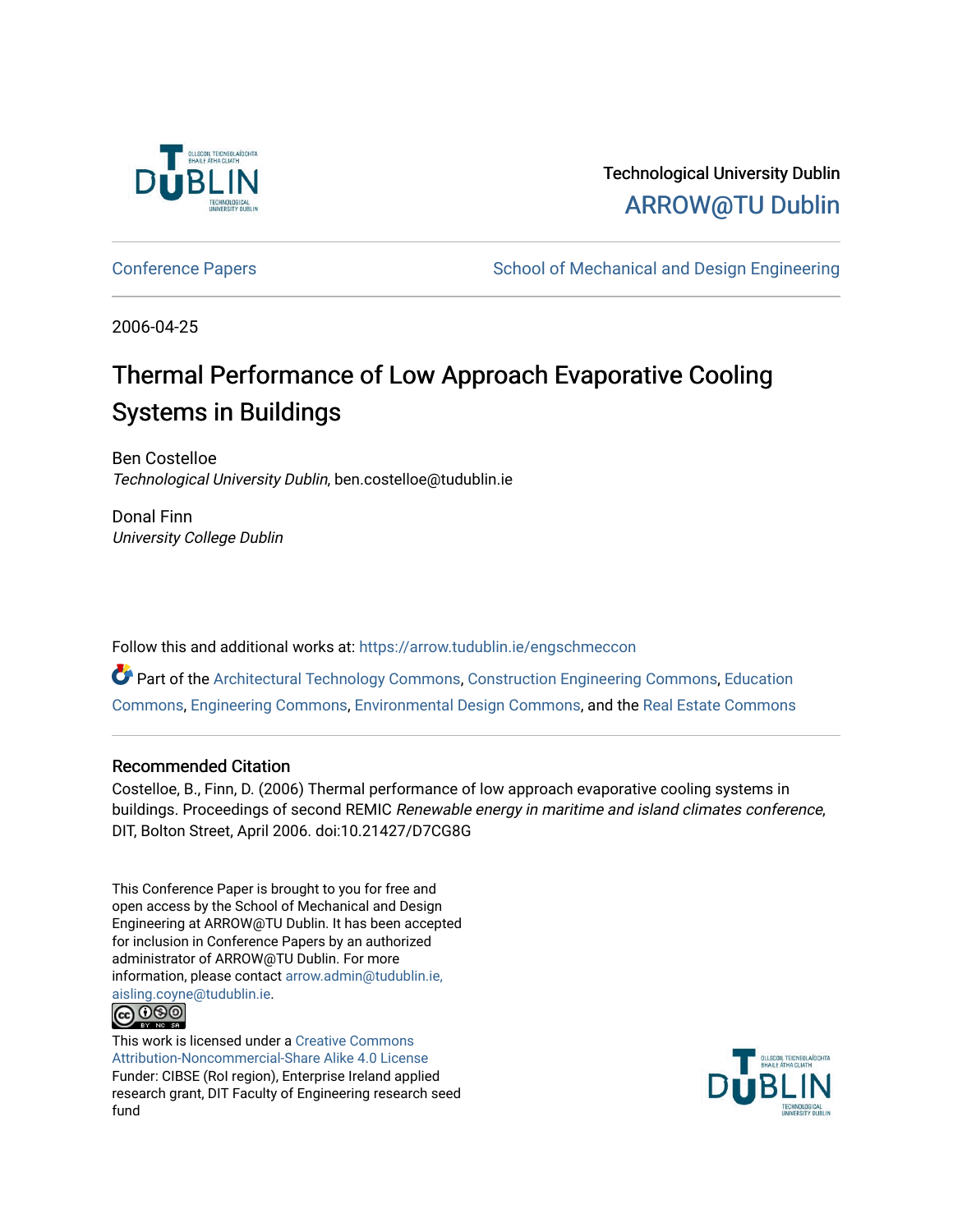#### **Thermal Performance of Low Approach Evaporative Cooling Systems in Buildings**

Ben Costelloe<sup>\*</sup> and Donal P. Finn<sup>•</sup>

\*Department of Building Services Engineering, DIT, Bolton Street, Dublin 1, Ireland \*Department of Mechanical Engineering, University College Dublin Dublin 4, Ireland Department of Mechanical Engineering, University College Dublin, Dublin 4, Ireland. \* Corresponding Author

#### **Abstract**

Meteorological enthalpy analysis of temperate and maritime climates above 45˚N suggests that the water-side evaporative cooling technique has considerable unrealised potential with contemporary "high temperature" building cooling systems - such as chilled ceilings. As low approach conditions are the key to exploiting the cooling potential of the ambient air, thermal performance at such conditions needs to be investigated. To address the research issues a test rig, based on an open cooling tower and plate heat exchanger and designed to maximise evaporative cooling potential, has been constructed at DIT. A combination of experimental measurement and analysis is used in the investigations.

The performance of open cooling towers, resulting from experimental research, is usually correlated, as a function of the water and air flow rate, in terms of the cooling tower coefficient, or number of transfer units (NTU) achieved. A new correlation has been developed for the experimental tower, which shows a significant increase in the NTU level, at the lower water to air flow rate ratios of interest. As the cooling tower in this application is predominantly a mass transfer device, the evaluation of the total volumetric heat and mass transfer coefficient  $(kg/m<sup>3</sup>)$  is of particular interest. This coefficient has been determined for the experimental tower and provides a key parameter for the design of this form of heat dissipation in buildings.

#### **Nomenclature**

| $T_{\rm ps}$            | primary loop supply temp. (°C)                  |  |  |  |  |
|-------------------------|-------------------------------------------------|--|--|--|--|
| $T_{pr}$                | primary loop return temp. (°C)                  |  |  |  |  |
| $T_{ss}$                | secondary loop supply temp. (°C)                |  |  |  |  |
| $T_{sr}$                | secondary loop return temp. (°C)                |  |  |  |  |
| $T_{\rm as}$            | amb. adiabatic sat. temp. (AST) (°C)            |  |  |  |  |
| $T_{pa}$                | primary approach temp. (PAT) (K)                |  |  |  |  |
| $T_{sa}$                | secondary approach temp. (SAT) (K)              |  |  |  |  |
| K                       | total heat transfer coefficient                 |  |  |  |  |
| Ka                      | product of total heat transfer                  |  |  |  |  |
|                         | coefficient and heat transfer area              |  |  |  |  |
|                         | (kg/s.m <sup>3</sup> )                          |  |  |  |  |
| a                       | heat transfer area per unit volume<br>$m^2/m^3$ |  |  |  |  |
| $\overline{\mathsf{V}}$ | heat transfer volume in tower $(m^3)$           |  |  |  |  |
| L                       | primary water flow rate in tower                |  |  |  |  |
| $\mathbf{L}^{\prime}$   | primary water flow rate flux in tower           |  |  |  |  |
|                         | (kg/s.m <sup>2</sup> )                          |  |  |  |  |
| G                       | air flow rate in the tower (kg/s)               |  |  |  |  |
| G'                      | air flow rate flux in the tower                 |  |  |  |  |
| $C_T$                   | cooling tower constant,                         |  |  |  |  |
| X                       | exponent for cooling tower L/G ratio            |  |  |  |  |
|                         | in context of experimental                      |  |  |  |  |
| n                       | exponent for G'                                 |  |  |  |  |
| Subscripts              |                                                 |  |  |  |  |
| ps                      | primary supply                                  |  |  |  |  |
| pr                      | primary return                                  |  |  |  |  |
| SS                      | secondary supply                                |  |  |  |  |
| sr                      | secondary return                                |  |  |  |  |
| as                      | adiabatic saturation                            |  |  |  |  |
| pa                      | primary approach                                |  |  |  |  |
| sa                      | secondary approach                              |  |  |  |  |
| T                       | relating to the cooling tower                   |  |  |  |  |
|                         |                                                 |  |  |  |  |

#### **1. Introduction and Background**

Traditionally interest in evaporative cooling, as an effective cooling technique for buildings, was focus on hotter dry latitudes (Watt, 1986), where it was seen as being mainly applicable. Up to quite recently this focus has persisted (Bom et al., 1999). Recent work however on airside (IEA, 2001), and water-side

Page  $\overline{\phantom{0}}$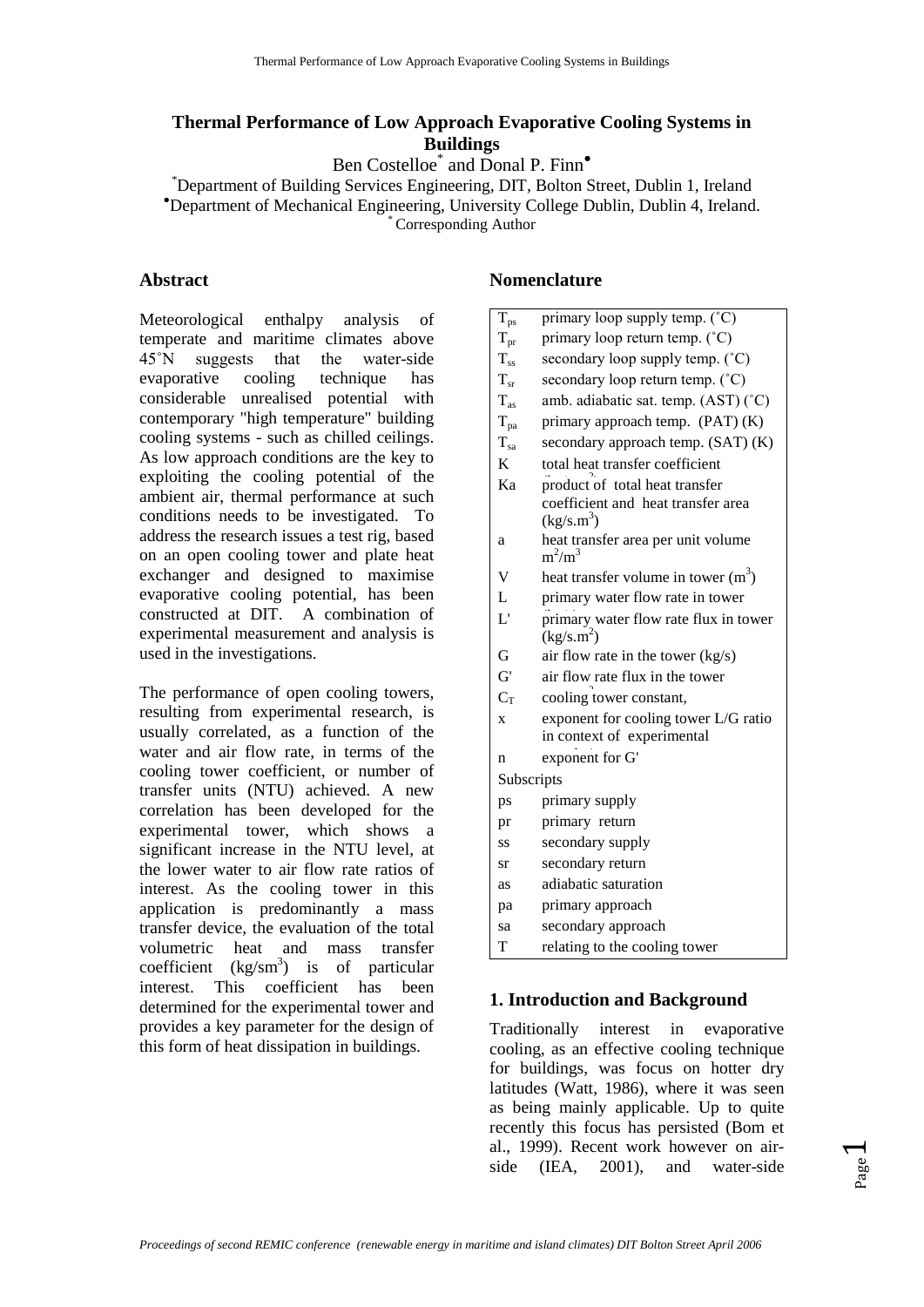(Costelloe and Finn, 2003) evaporative cooling, has demonstrated the considerable potential of the technique in temperate and maritime European regions. While the water-side evaporative cooling technique can be exploited with any water based building cooling system, the technique is particularly advantageous when used in conjunction with a chilled ceiling system, due to the higher cooling water temperatures (14-18˚C) which are employed and hence the higher cooling water availability levels which result.

Figure 1 shows a simplified schematic of a water side indirect evaporative cooling system, with the key operating parameters

indicated. The natural governing parameter is the adiabatic saturation temperature (AST), approximated by the psychrometric wet bulb temperature (WBT) of the ambient air. With indirect systems the significant performance systems the parameter is the secondary approach temperature (SAT) which is equal to  $T_{ss}$  - $T_{\text{as}}$ . It has been shown that cooling water availability levels heavily depend on the approach conditions achieved in European locations and that SATs as low as 3K are technically feasible with contemporary cooling tower packing surface densities of  $200m^2/m^3$  and low approach plate heat exchangers(Costelloe and Finn, 2003).



**Figure 1**: Simplified schematic of a water-side indirect evaporative cooling system

There are two basic approaches to this form of indirect cooling system (i) the closed wet cooling tower and (ii) the open tower with external plate heat exchanger. Each arrangement has advantages in particular circumstances and locations (Costelloe and Finn, 2000). While much research has been done on the closed tower in this application (Facao and Oliveira, 2000; Hasan and Siren, 2004) there is a need to investigate the thermal performance of the open tower in

operating conditions well outside those encountered in refrigeration condenser heat rejection, with range and approach conditions as low as 1-4 K, cooling water temperatures of 14-18˚C and ambient conditions of < 20˚C AST. These conditions result in much smaller levels of enthalpy difference, the key driving force in the tower, and therefore smaller associated heat and mass transfer rates with, crucially, resulting higher air and water flow rates. To address these issues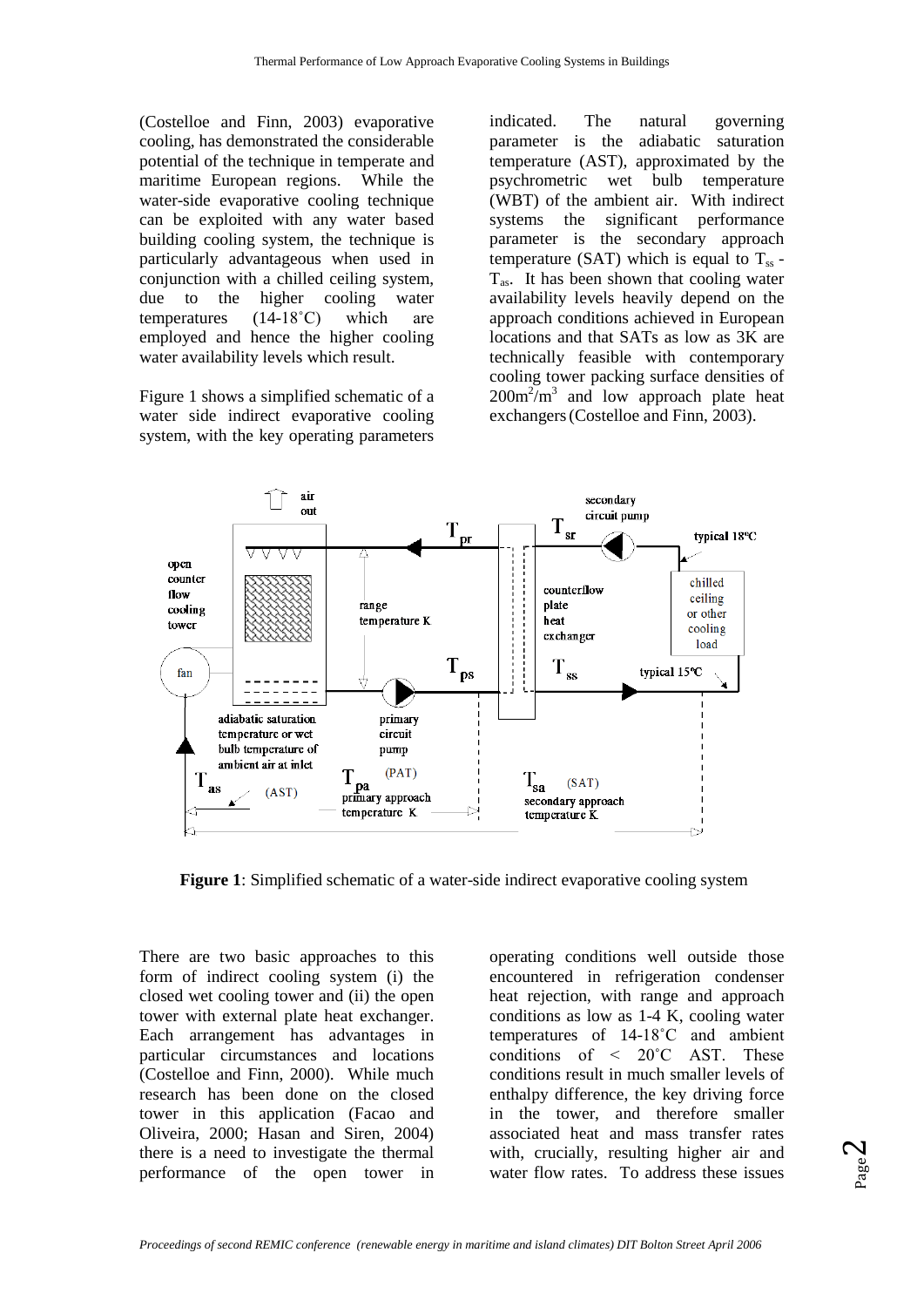an experimental research facility has been developed at the Dublin Institute of Technology and is described in detail elsewhere (Costelloe and Finn, 2000).

The key measure of open cooling tower performance is the cooling tower<br>coefficient (KaV/L) or NTU level  $coefficient$   $(KaV/L)$  or NTU achieved. The performance of open cooling towers, resulting from<br>experimental research is typically experimental research is correlated in terms of the L/G ratio as follows:

$$
\frac{KaV}{L} = C_T \left(\frac{L}{G}\right)^{-x} \quad \text{(Eq.1)}
$$

#### **2. Results and Discussion of Tests**

Tests were conducted in which the following five cooling tower operating variables were measured (i) the inlet water temperature (ii) the exit water temperature (iii) the ambient AST (iv) the water flow rate and (v) the air flow rate. These measurements enable the performance of the tower to be analysed by determining the difference in enthalpy between the saturated air film and the unsaturated air at each element of the tower in accordance with Merkel's method (Merkel, 1925). The results of this analysis for ten selected tests is shown in Table 1.

These results can also be expressed graphically, as shown in Figure 2. For the purpose of comparison also shown in Figure 2 are the results obtained when the correlation of Kuehn et al. (1998) and Bernier (1994) is applied to the L/G ratios used in the tests.

As indicated in Figure 2 the experimental results produced the following correlation:

$$
\frac{KaV}{L} = 1.3 \left(\frac{L}{G}\right)^{-0.77} \quad \text{(Eq. 2)}
$$

The comparison with the experimental work of Bernier, carried out at at WBTs of approx 16˚C and an approach condition of 5 K, is perhaps more appropriate to the current work. The comparison with Kuehn's correlation is perhaps less

appropriate, as it is based on the model studies of Braun et al. (1989) and introduces some simplifications

| Inlet        | Exit         | $Amb$ . | L/G   | <b>NTU</b> |
|--------------|--------------|---------|-------|------------|
| water        | water        | AST     | ratio | level      |
| temp         | temp         | °C      | for   |            |
| $^{\circ}$ C | $^{\circ}$ C |         | test  |            |
| 15.06        | 12.89        | 9.75    | 0.88  | 1.39       |
| 16.21        | 13.37        | 10.12   | 0.71  | 1.55       |
| 14.92        | 13.02        | 11.15   | 0.69  | 1.77       |
| 14.61        | 12.69        | 10.80   | 0.69  | 1.77       |
| 14.93        | 12.70        | 10.84   | 0.60  | 1.91       |
| 15.30        | 13.00        | 11.17   | 0.60  | 2.00       |
| 15.11        | 12.35        | 10.60   | 0.48  | 2.25       |
| 15.16        | 12.36        | 10.61   | 0.51  | 2.32       |
| 15.55        | 12.35        | 10.91   | 0.39  | 2.64       |
| 15.97        | 11.91        | 10.69   | 0.30  | 3.18       |

**Table 1:** NTU level achieved in the tower for a series of test results. The inlet water temperature is within the range 15.4˚C+/- 0.8K and the AST is within the range10.4 +/-0.8K. The heat rejected is constant at 20kW.



**Figure 2:** Comparison of NTU achieved in the tests with two of the established correlations. Range of L/G ratio is the range of interest in this work.

It must be borne in mind, that established correlations in this field relate the primary objective of effective heat rejection, rather than, as in this work, a low approach and hence effective availability as the primary concern. Therefore, it is not necessarily to be expected that the correlation for this work will produce similar constants.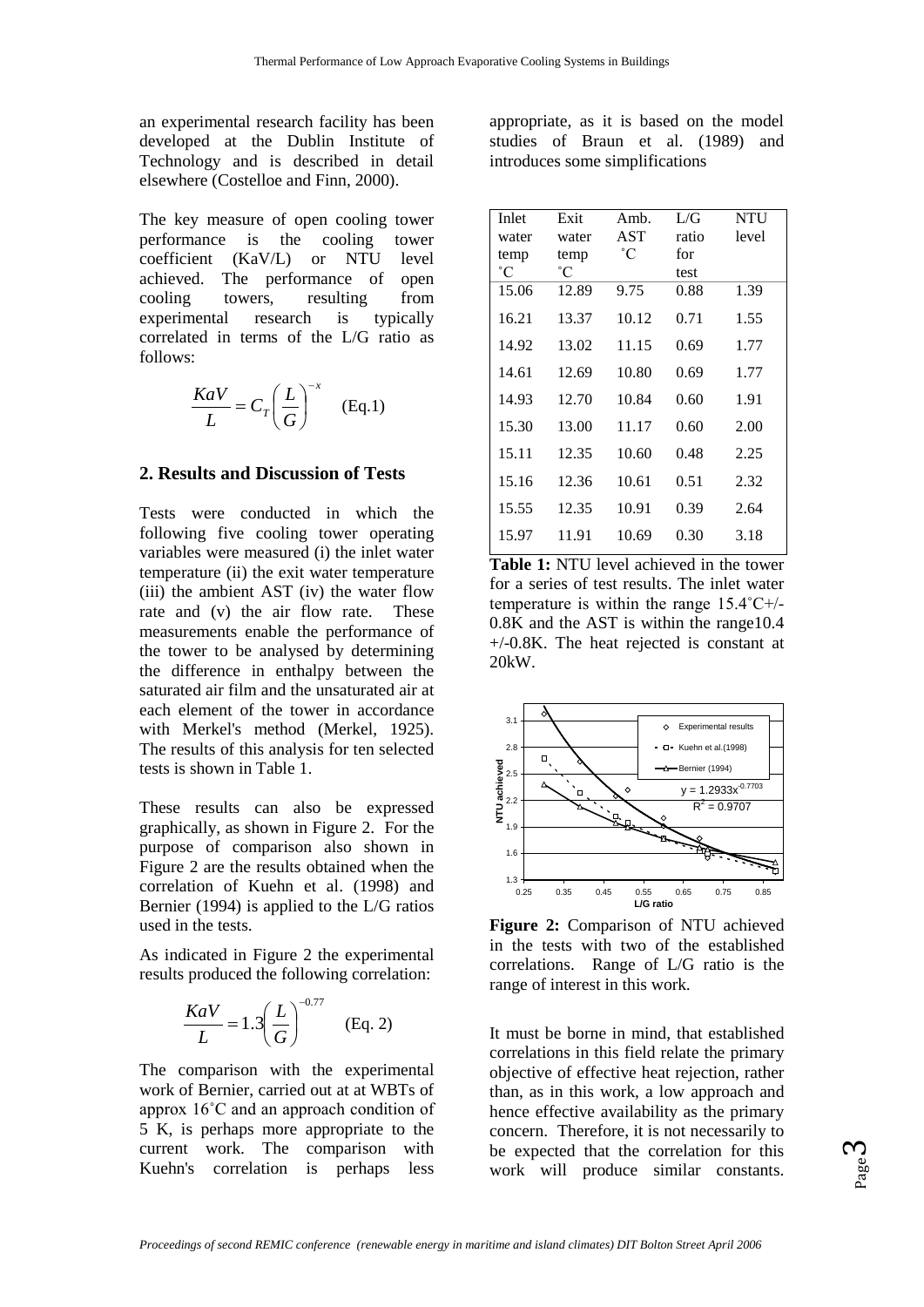Nevertheless, in order to set this work in context, it is informative, to compare the measured results with those of other researchers in the general field.

The constant obtained in the experimental work (1.3) is equal to that given by Kuehn and less than that given by Bernier (1.42). However the exponent,  $(-0.77)$  is significantly less than that given by either Kuehn (-0.6) or Bernier (-0.43). Hence the NTU level, at the lower L/G ratios of interest, is above that indicated by the existing correlations. This is to be expected as the experimental tower is capable of achieving exceptionally low approach conditions and as the NTU level achieved rises as the approach falls, a tower with a low design approach condition would be expected to achieve a high NTU level.

At the low L/G levels of interest  $(< 0.7)$  in low approach evaporative cooling, in maritime temperate climates the test rig gives significantly higher NTU levels than Kuehn and considerably higher levels than Bernier. In fact at the low limit L/G ratio of 0.25, the test rig NTU level of 4.5 represents a 30 % increase on Kuehn and a 60% increase on Bernier. This indicates that a building heat rejection system, designed on a similar basis to the test rig will have the ability to produce exceptionally low approach temperatures at a low water flow rate flux. This is due to two design decisions (i) the use of high area of packing fill  $(200m^2/m^3)$  and (ii) a low water flow rate flux, both of which combine to significantly increase the residence time of the water droplets in towers, and thereby decrease the approach, provided the air flow rate is at a level to absorb the vapour in martime ambient conditions and thereby maintain an enthalpy difference driving force. Hence a lower rate of water flow rate per unit of air flow rate is essential in these climates.

#### **3. Heat Transfer Coefficient**

As the cooling tower is predominantly a mass transfer device in this application, the evaluation of the volumetric total heat transfer coefficient  $(kg/s.m^3)$  is of particular interest. This coefficient is usually determined in terms of Ka, not K due to the difficulty of isolating the relevant area from the transfer coefficient.

Due to the requirement in this work to achieve a low approach condition, the volume of the test rig tower packing for the cooling load rejected, is considerably larger than in traditional applications. As the ratio of heat rejected to volume of packing is low, it would therfore be expected that the volumetric heat transfer coefficient is also low in comparison with more conventional applications such as refrigeration condenser heat rejection, where the design approach condition is often a multiple of that required in this application.

The quantity Ka is usually correlated as follows (Coulson and Richardson, 2002):

$$
Ka \propto (G')^n (L')^{(1-n)} \qquad \text{(Eq. 3)}
$$

where G' and L' are the flow rate flux  $(kg/s.m<sup>2</sup>)$ . Coluson and Richardson (2002) give the following correlation for traditional industrial scale towers:

$$
Ka = 2.95(G')^{0.72}(L')^{0.26}
$$
 (Eq. 4)

Other work by Goshayshi (1999) with reference to experimental work on a model laboratory tower (however with a packing density of  $200m^2/m^3$ , similar to the semiindustrial scale test rig used in this work) resulted in a correlation of :

$$
Ka = 1.75(G')^{0.6}(L')^{0.45}
$$
 (Eq. 5)

This indicates that Goshayshi found that the proportionality constant for the model tower was considerably lower but that the water flow rate has a greater impact and the air flow rate a lesser impact on heat transfer than with the industrial scale tower behaviour described by Coulson .

For this work Equation 2 can be re-written as follows:

$$
Ka = \frac{1.3}{V} (G)^{0.77} (L)^{0.23}
$$
 (Eq. 6)

As the crosssectional area of the tower is 0.84 $m^2$  it follows that  $L = 0.84(L')$  and G  $= 0.84$ (G') and therefore:

$$
Ka = \frac{1.091}{V} (G')^{0.77} (L')^{0.23} \qquad \text{(Eq. 7)}
$$

Page 4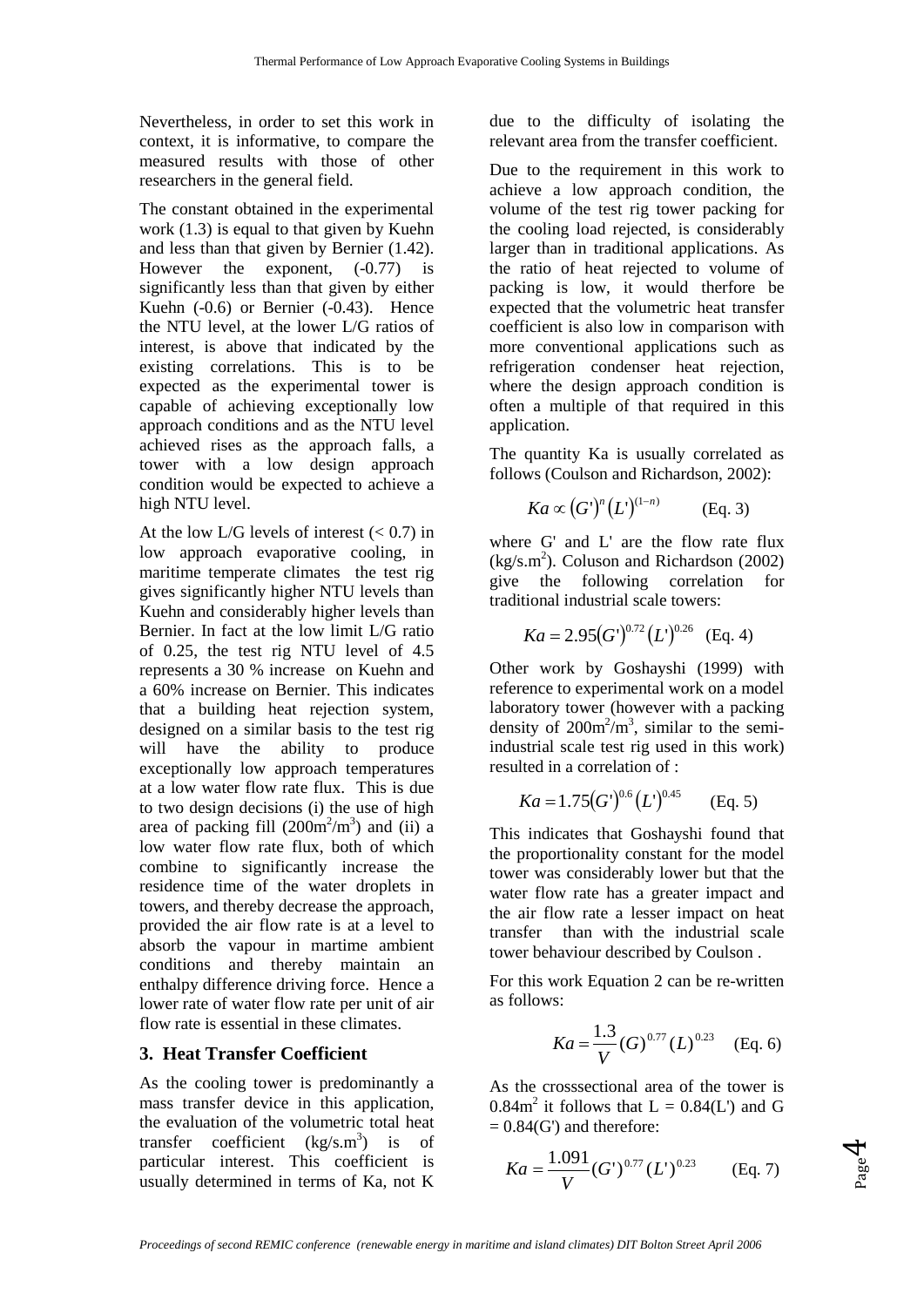The test cooling tower packing volume can be see in terms of the packing volume  $(0.97 \text{ m}^3)$  or the total volume of the space between the nozzle layer and the the water surface in the reservoir  $(1.52m^3)$  i.e. the volume associated with the formal surface and total surface respectively. Hence in terms of the packing volume the correlation becomes:

$$
Ka = 1.12(G')^{0.77}(L')^{0.23}
$$
 (Eq.8)

The values of the exponents (0.77 and 0.23) are remarkably similar to those quoted by Coulson and Richardson in Equation 4  $(0.72 \text{ and } 0.26)$ , which is probably explained on the basis that both are semi-industrial scale towers. The experimental results constant, (1.12) however is very much lower at 40% of that quoted in this equation.

The correlation (Equation 8) can be expressed graphically as the variation in Ka with water flow rate flux for a series of air flow rates flux. Figure 2 shows these relationships. A comparison of the results of the experimental tests with those of Goshayshi and Coulson & Richardson is also shown. As expected the transfer coefficient (Ka) is less than that indicated by the two other researchers and approximately half that indicated by Coulson. In general the results of the tests indicate that the total volumetric heat transfer coefficient is strongly dependent on the air flow rate and with a weak, but not insignificant, dependence on the water flow rate. An increase of  $1.0 \text{ kg/s} \cdot \text{m}^2$  in the air flow rate raises the transfer coefficient at all water flow rates by about 60% and raises it above that previously achieved, at all water flow rates, indicating the dominance of the air flow rate in effecting heat transfer. Hence the air flow rate is a far more crucial determinant of the heat transfer ability of the tower than the water flow rate.



**Figure 3** Volumetric total heat transfer coefficient for the test rig, as a function of water flow rate flux, for a series of air flow rate fluxes based on the experimental results. The comparison with the results of Goshayshi and Coulson & Richardson is also shown.

#### **4. Conclusions**

The thermal performance of an experimental open cooling tower, at a series of low water to air flow rate ratios, which are required in low approach "high" water temperasture cooling, has been<br>measured. The measured results have The measaured results have been analysed in terms of the tower coefficient achieved and a new correlation has been developed from this analysis which is applicable to low water to air flow rate ratios. Using this correlation a further correlation has been derived for the volumetric heat transfer coefficient, based on the air and water flow rate flux in the tower. Both correlations have been compared with established correlations in the literature for open towers in more traditional applications and have been found to differ considerably from existing correlations. The correlations proposed in this work provide a key parameter for the design of this form of heat dissipation in buildings. Specifically the following conclusions can be drawn:

1. The correlation for the cooling tower coefficient in this work was:

$$
\frac{KaV}{L} = 1.3 \left(\frac{L}{G}\right)^{-0.77}
$$

At the low L/G ratios of interest  $( $0.7$ )$  the coefficient rises significantly as the L/G ratio falls